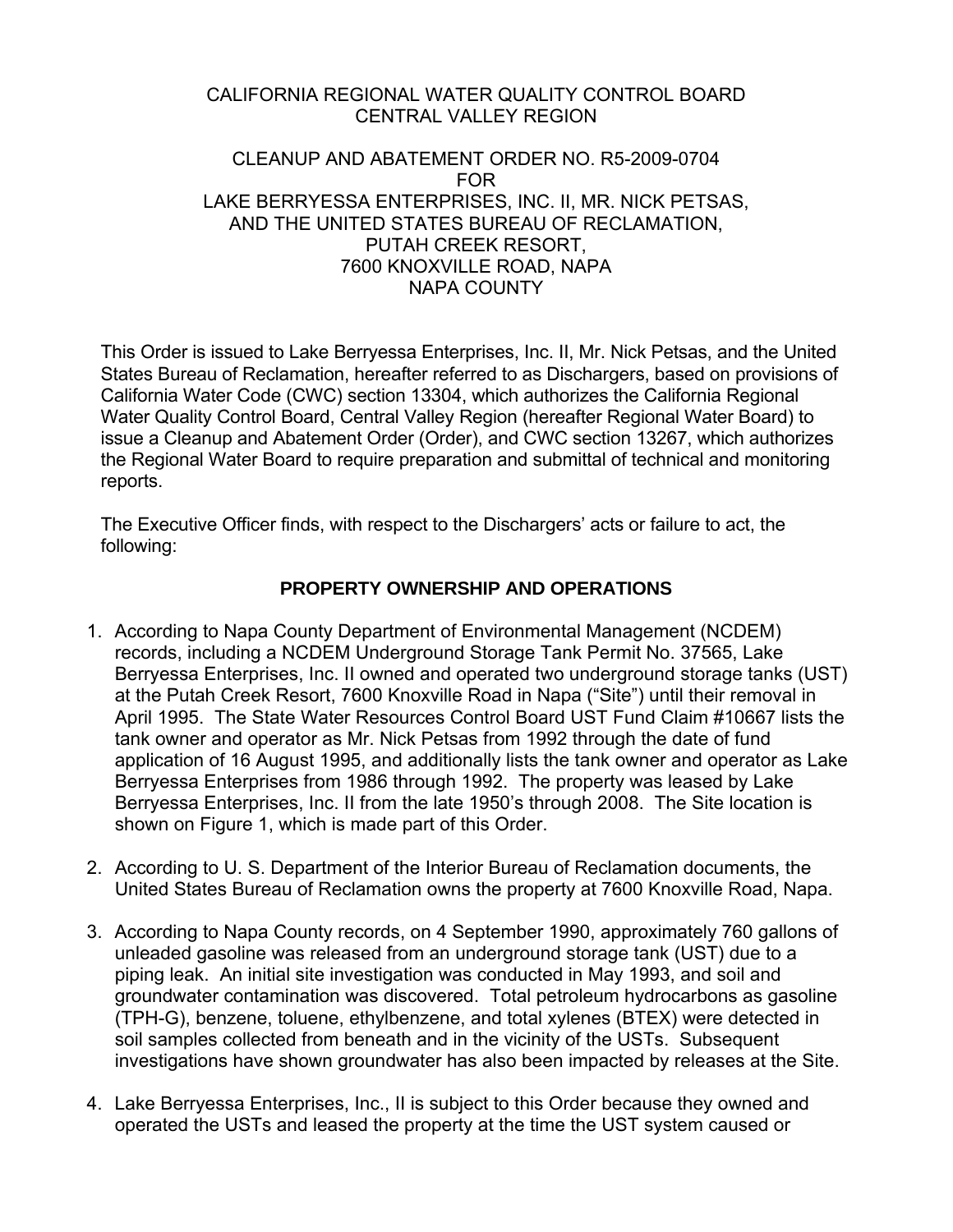permitted waste to be discharged to waters of the State where it has created a condition of pollution and nuisance.

- 5. Mr. Nick Petsas is subject to this Order because he was the owner of Lake Berryessa Enterprises, Inc. II, and he exercised substantial control over the day-to-day operations of the corporation, which owned and operated the USTs and leased the property at the time the UST system caused or permitted waste to be discharged to waters of the State where it has created a condition of pollution and nuisance. Mr. Nick Petsas is listed as the owner and operator of the former tanks in UST Fund Claim #10667.
- 6. The United States Bureau of Reclamation is subject to this Order and is a responsible party because it owns the property, was the property owner when the release occurred, has knowledge of the discharge and an ability to control it, and has an ability to control access to the property.
- 7. The Site operated as a marina until the concession agreement between Lake Berryessa Enterprises, Inc., II (LBE) and the U. S. Bureau of Reclamation expired. The U. S. Bureau of Reclamation chose not to renew LBE's lease of the property and LBE was required to vacate the property and remove all improvements as of 31 July 2008. The U. S. Bureau of Reclamation is in negotiations to lease the property. Future land use is anticipated to include a marina and resort. The U. S. Bureau of Reclamation will control access to the Site and is responsible for continued operation and cleanup of pollution on its property.

### **BACKGROUND**

- 8. LBE operated the Site as a recreational facility, which included campgrounds, a motel, RV trailer rental spots, a restaurant, boat docks, and boat launch, from the late 1950's through 2008. Two USTs, and associated product dispensers and associated product lines, were operated until their removal in April 1995. An above ground storage tank system was installed after the USTs were removed. Fuel was stored and sold on-site to the public for refilling of personal vehicles and watercraft.
- 9. In May 1993, three exploratory soil borings were advanced and petroleum hydrocarbon contamination was detected in soil and groundwater in the vicinity of on-site USTs. Petroleum hydrocarbons were detected in soil samples at concentrations as high as TPH-G 3,600 mg/kg, benzene 87 mg/kg, toluene 440 mg/kg, ethylbenzene 110 mg/kg, and total xylenes 590 mg/kg. Fuel oxygenates were not analyzed at the time.
- 10. In April 1995, the two 8,000 gallon USTs were removed. Approximately 4,000 cubic yards of contaminated soil was excavated to a depth of approximately 23 feet below ground surface (bgs). Petroleum hydrocarbons were detected in soil samples collected during the excavation at concentrations as high as TPH-G 2,300 mg/kg, benzene 41 mg/kg, toluene 160 mg/kg, ethylbenzene 42 mg/kg, and total xylenes 220 mg/kg. Soil samples were not analyzed for fuel oxygenates. Soil was aerated on-site and then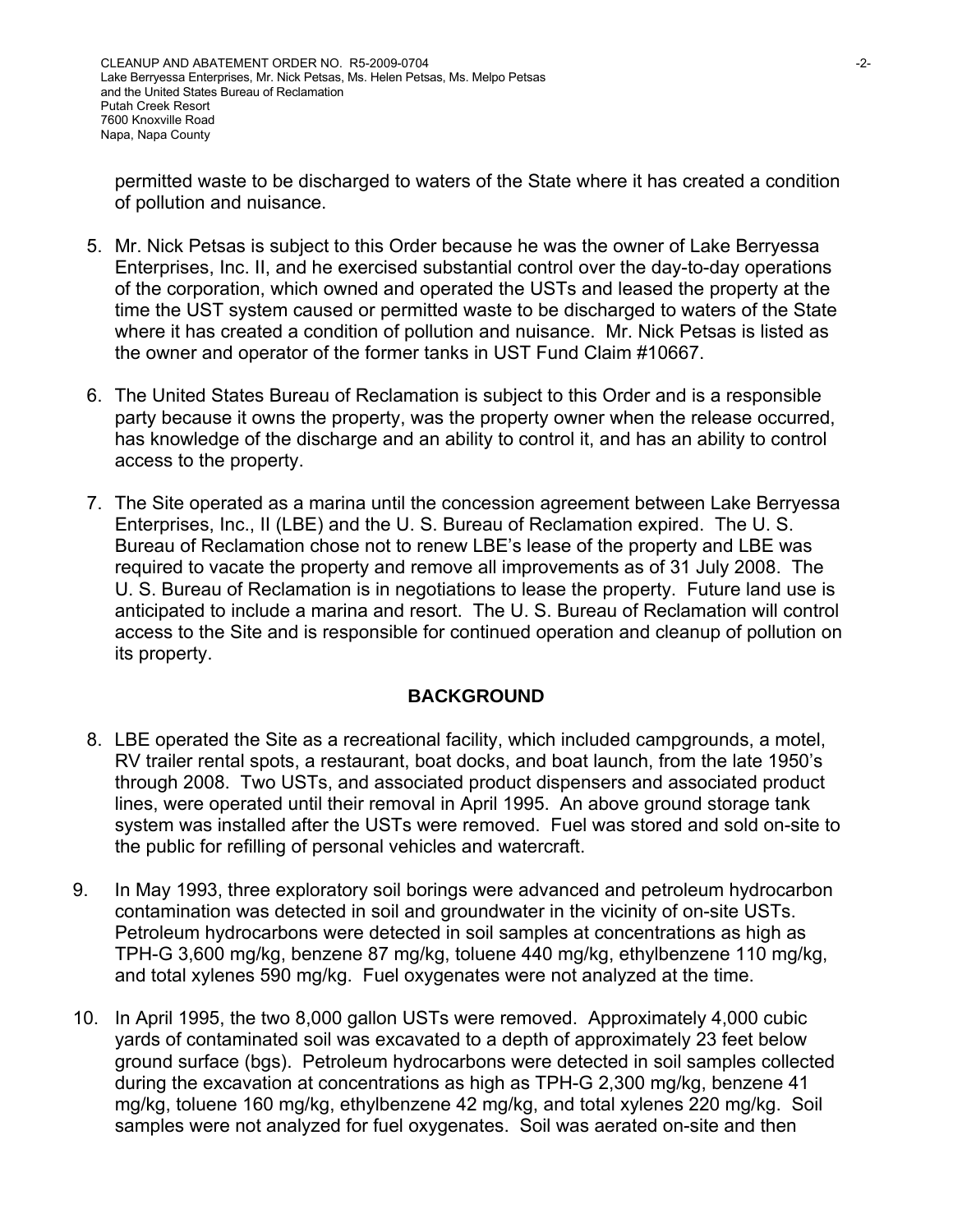graded and compacted on the western side of Knoxville Road under permit from the Napa County Department of Environmental Management (NCDEM).

- 11. NCDEM staff provided oversight of the Site until May 2000, at which time this case was referred to the Regional Water Board. Since May 2000, the Regional Water Board staff has been providing regulatory oversight of the investigation and cleanup of this Site.
- 12. Groundwater monitoring well MW-1 was installed in January 1999, wells MW-2 and MW-3 were installed in May 1999, and from September 1999 through August 2000 wells MW-4 through MW-14 were installed. Pollution has been detected in groundwater at maximum concentrations of TPH-G 380,000 micrograms per liter (ug/L), benzene 84,000 ug/L, toluene 79,000 ug/L, ethylbenzene 16,000 ug/L, total xylenes 42,000 ug/L of, methyl tert butyl ether (MTBE) 10,000 ug/L, tert butyl alcohol (TBA) 3,000 ug/L, and 1,2-dichloroethane (1,2-DCA)18 ug/L. These petroleum constituents constitute "waste" as defined in Water Code section 13050.
- 13. During September 2008, petroleum constituents in groundwater are reported as high as; TPH-G 83,000 ug/L, benzene 37,000 ug/L, toluene 23,000 ug/L, ethylbenzene 2,700 ug/L, total xylenes 11,600 ug/L, MTBE 2,300 ug/L, and TBA 1,200 ug/L. The following constituents had elevated detection limits: DIPE <250 ug/L, ETBE <250 ug/L, TAME <250 ug/L, 1,2-DCA <250 ug/L, and EDB <250 ug/l. Groundwater is hydraulically connected with water stored in Lake Berryessa. Detections of petroleum constituents in the lake are, however, associated with recreation boating activities, and have historically only been detected immediately after holiday weekends when recreational boating activities at the lake peak.
- 14. The Water Quality Objectives (WQO) for protection of beneficial uses of groundwater in the area of the Site are: 5 ug/L for TPH-G, 0.15 ug/L for benzene, 42 ug/L toluene, 29 ug/L ethylbenzene, 17 ug/L total xylenes, 5 ug/L for MTBE, 0.8 ug/L for DIPE, 13 ug/l for ETBE, 13 ug/l for TAME, 12 ug/L for TBA, and 0.4 ug/L for 1,2-DCA (see references in Finding 29).
- 15. Depth to groundwater at the Site ranges from 2 to 25 feet below ground surface (bgs) and correlates with water levels in Lake Berryessa.
- 16. In April 2004, an interim groundwater extraction and treatment system began operation. A Supplemental Remediation Plan was submitted on 25 April 2006, which proposed groundwater extraction and treatment. The interim groundwater extraction system was expanded, and operated through February 2009. An ozone injection system operated from October 2002 through April 2003.
- 17. Soil and groundwater remediation, to date, has not completed cleanup of the petroleum fuel plume. Continued monitoring and remedial action is needed to restore the beneficial uses of the waters of the State to protect against nuisance, and to protect human health and the environment.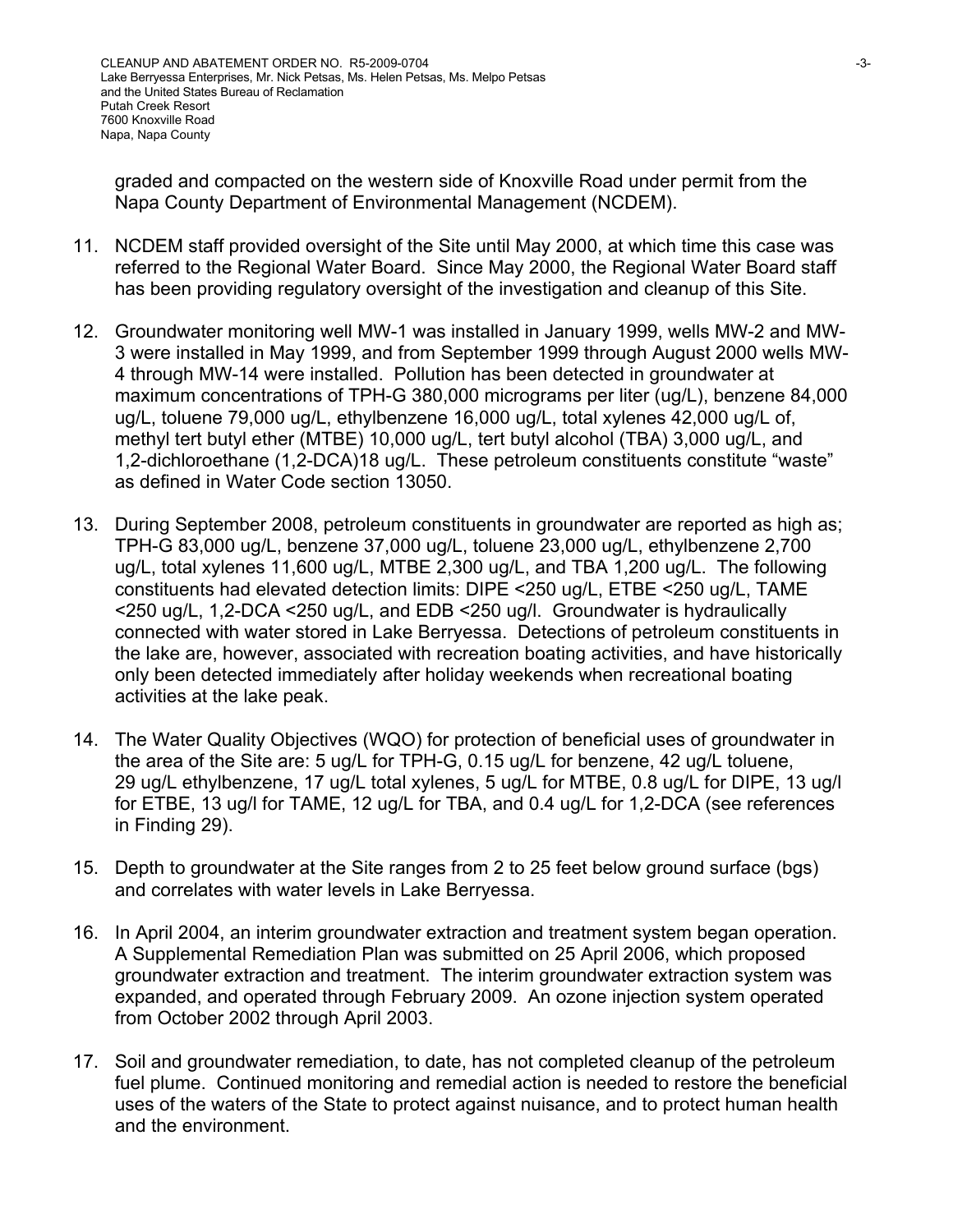- 18. To date, approximately \$1.28 million, of the maximum 1.5 million dollars available from the State Water Board's UST Cleanup Fund account, has been used by the Dischargers for investigation and cleanup. Regional Water Board staff are concerned that the work necessary to complete the investigation and remediation of soil and groundwater may exceed the maximum funds available from the State Water Board's UST Cleanup Fund.
- 19. The Bureau of Reclamation has received grant money under the Federal Government's Economic Recovery Program. The Bureau of Reclamation has received permission to spend \$25,000 for a Feasibility Study Report to address pollution at this Site. The total dollar amount available under the Economic Recovery Program is unknown at this time because it is dependent on the outcome of the Feasibility Study.

## **AUTHORITY – LEGAL REQUIREMENTS**

20. CWC section 13304(a) provides that:

*"Any person who has discharged or discharges waste into waters of the state in violation of any waste discharge requirements or other order or prohibition issued by a regional board or the state board, or who has caused or permitted, causes or permits, or threatens to cause or permit any waste to be discharged or deposited where it is, or probably will be, discharged into the waters of the state and creates, or threatens to create, a condition of pollution or nuisance, shall upon order of the regional board clean up the waste or abate the effects of the waste, or, in the case of threatened pollution or nuisance, take other necessary remedial action, including but not limited to, overseeing cleanup and abatement efforts. A cleanup and abatement order issued by the state board or a regional board may require the provision of, or payment for, uninterrupted replacement water service, which may include wellhead treatment, to each affected public water supplier or private well owner. Upon failure of any person to comply with the cleanup or abatement order, the Attorney General, at the request of the regional board, shall petition the superior court for that county for the issuance of an injunction requiring the person to comply with the order. In the suit, the court shall have jurisdiction to grant a prohibitory or mandatory injunction, either preliminary or permanent, as the facts may warrant."* 

21. CWC section 13304(f) provides that:

*"Replacement water provided pursuant to subdivision (a) shall meet all applicable federal, state and local drinking water standards and shall have comparable quality to that pumped by the public water system or private well owner prior to the discharge of waste"* 

22. CWC section 13267(b)(1) provides that:

*"In conducting an investigation specified in subdivision (a), the regional board may require that any person who has discharged, discharges, or is suspected of having*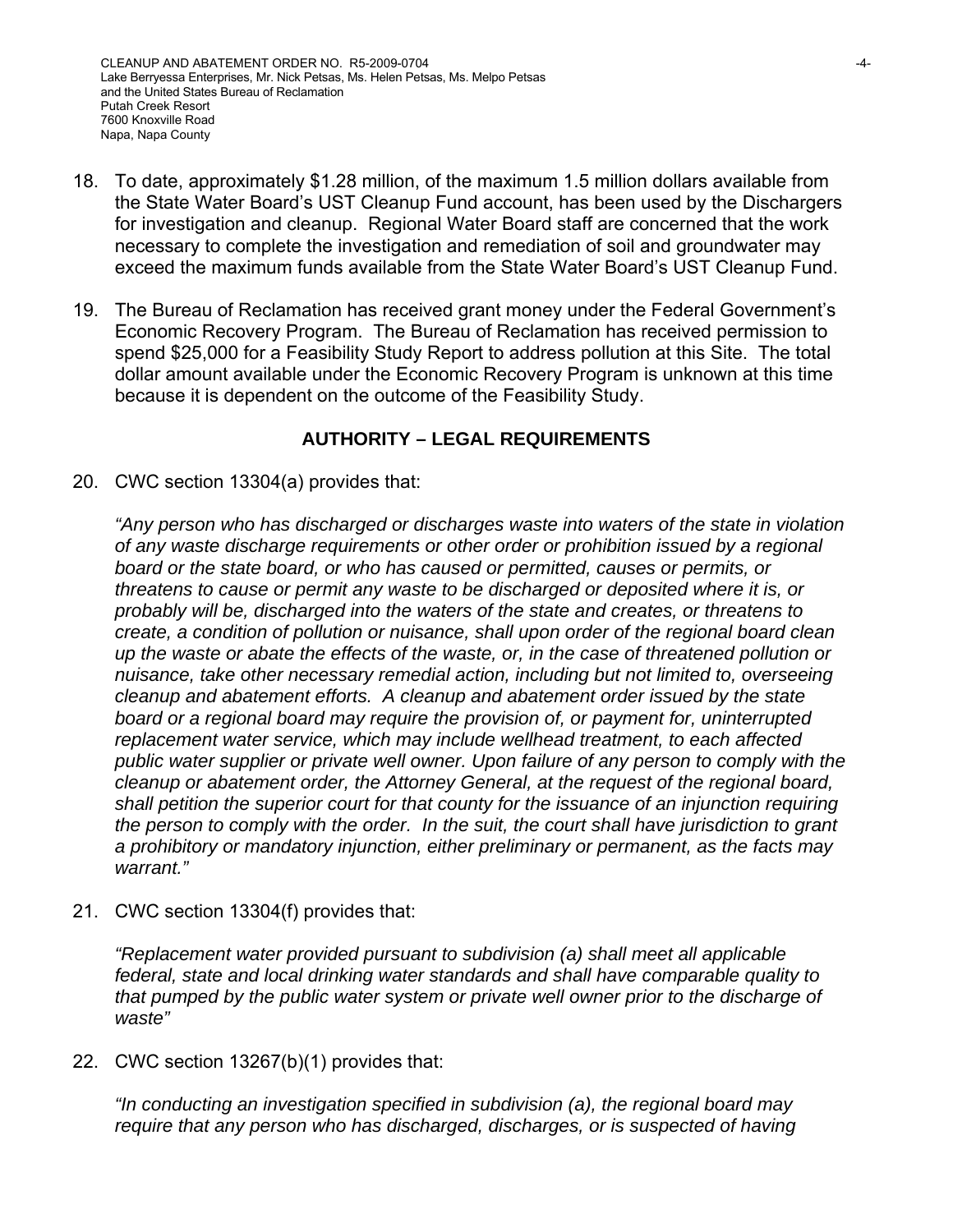*discharged or discharging, or who proposes to discharge waste within its region, or any citizen or domiciliary, or political agency or entity of this state who has discharged, discharges, or is suspected of having discharged or discharging, or who proposes to discharge, waste outside of its region that could affect the quality of waters within its region shall furnish, under penalty of perjury, technical or monitoring program reports which the regional board requires. The burden, including costs, of these reports shall bear a reasonable relationship to the need for the report and the benefits to be obtained from the reports. In requiring those reports, the regional board shall provide the person with a written explanation with regard to the need for the reports, and shall identify the evidence that supports requiring that person to provide the reports."* 

23. CWC section 13304(c)(1) provides that:

*"If waste is cleaned up or the effects of the waste are abated, or, in the case of threatened pollution or nuisance, other necessary remedial action is taken by any government agency, the person or persons who discharged the waste, discharges the waste, or threatened to cause or permit the discharge of the waste within the meaning of subdivision (a), are liable to that government agency to the extent of the reasonable costs actually incurred in cleaning up the waste, abating the effects of the waste, supervising cleanup or abatement activities, or taking other remedial actions. . ."* 

- 24. The Regional Water Board's *Water Quality Control Plan for the Sacramento River and San Joaquin River Basins, 4th Edition* (hereafter Basin Plan) designates beneficial uses of the waters of the State, establishes water quality objectives (WQOs) to protect these uses, and establishes implementation policies to implement WQOs. The beneficial uses of the groundwater beneath the Site are domestic, municipal, industrial, and agricultural water supply.
- 25. The State Water Resources Control Board (hereafter State Water Board) has adopted Resolution No. 92-49, the *Policies and Procedures for Investigation and Cleanup and Abatement of Discharges Under Water Code Section 13304*. This Policy sets forth the policies and procedures to be used during an investigation or cleanup of a polluted site and requires that cleanup levels be consistent with State Water Board Resolution No. 68- 16, the *Statement of Policy With Respect to Maintaining High Quality of Waters in California*. Resolution No. 92-49 and the Basin Plan establish the cleanup levels to be achieved.

Resolution No. 92-49 requires the waste to be cleaned up to background, or if that is not reasonable, to an alternative level that is the most stringent level that is economically and technologically feasible in accordance with California Code of Regulations, Title 23, section 2550.4. Any alternative cleanup level to background must: (1) be consistent with the maximum benefit to the people of the state, (2) not unreasonably affect present and anticipated beneficial use of such water, and (3) not result in water quality less than that prescribed in the Basin Plan and applicable Water Quality Control Plans and Policies of the State Water Board.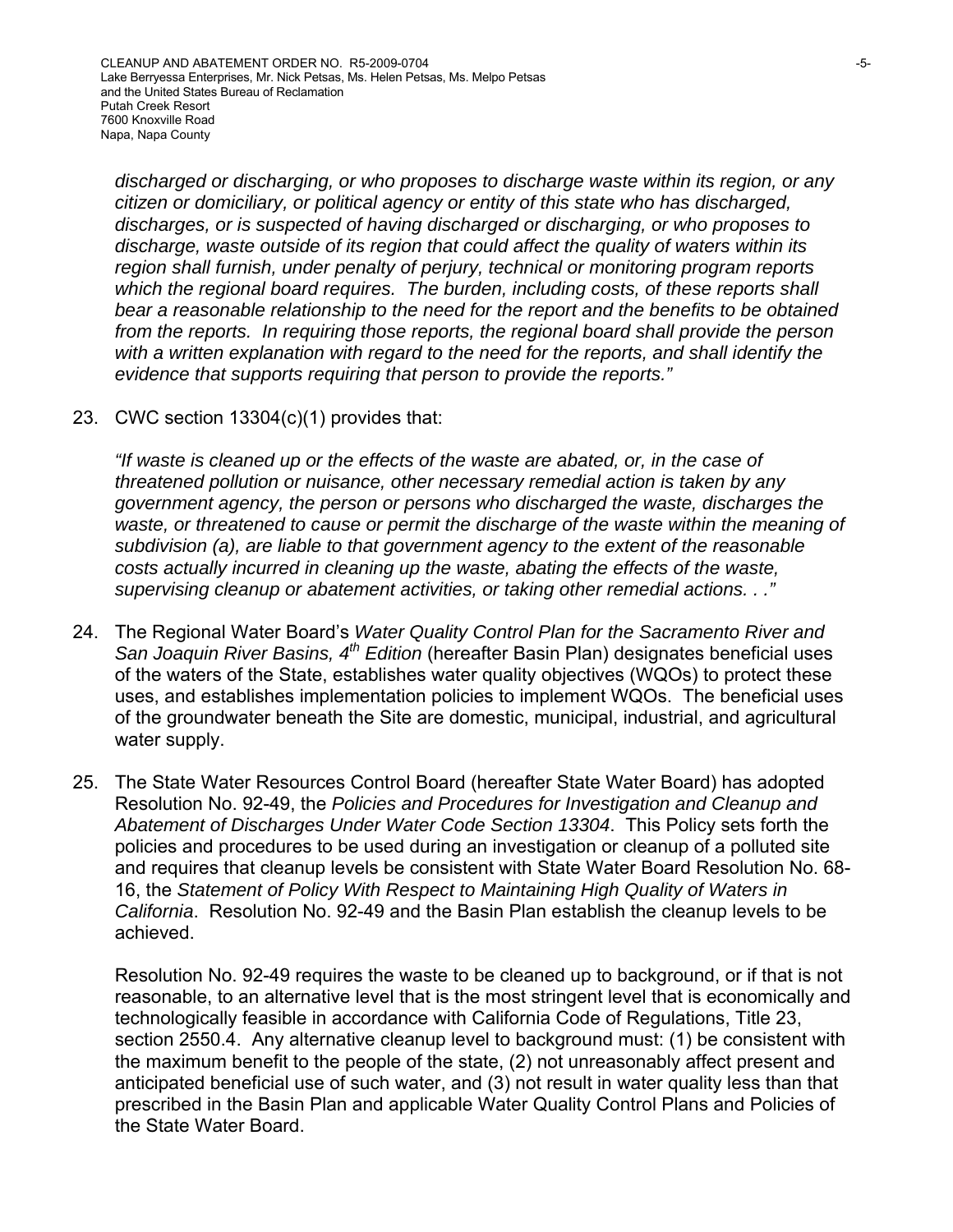- 26. Chapter IV of the Basin Plan contains the *Policy for Investigation and Cleanup of Contaminated Sites*, which describes the Regional Water Board's policy for managing contaminated sites. This Policy is based on CWC sections 13000 and 13304, the California Code of Regulations, Title 27, Division 2, Subdivision 1 regulations, and State Water Board Resolution Nos. 68-16 and 92-49. The Policy includes site investigation, source removal or containment, information required to be submitted for consideration in establishing cleanup levels, and the basis for establishment of soil and groundwater cleanup levels.
- 27. The State Water Board adopted the *Water Quality Enforcement Policy*, which states in part: "*At a minimum, cleanup levels must be sufficiently stringent to fully support beneficial uses, unless the RWQCB (Regional Water Board) allows a containment zone. In the interim, and if restoration of background water quality cannot be achieved, the CAO should require the discharger(s) to abate the effects of the discharge. Abatement activities may include the provision of alternate water supplies." (Enforcement Policy, p. 19.)*
- 28. The wastes detected at the site are not naturally occurring, and some are known human carcinogens. Pollution of groundwater with these wastes impairs or threatens to impair the beneficial uses of the groundwater.
- 29. WQOs listed in the Basin Plan include numeric WQOs, e.g., state drinking water maximum contaminant levels (MCLs), and narrative WQOs, including the narrative toxicity objective and the narrative taste and odor objectives for surface and groundwater. Chapter IV of the Basin Plan contains the *Policy for Application of Water Quality Objectives*, which provides that "[w]here compliance with narrative objectives is required (i.e., where the objectives are applicable to protect specified beneficial uses), the Regional Water Board will, on a case-by-case basis, adopt numerical limitations in orders which will implement the narrative objectives." The numerical limits for the constituents of concern listed in the following table implement the Basin Plan WQOs.

| <b>Constituent</b>   | <b>Limits</b> | <b>WQO</b>   | <b>Reference</b>                  |
|----------------------|---------------|--------------|-----------------------------------|
| <b>TPH-G</b>         | $5 \mu g/l$   | Tastes and   | McKee & Wolf, Water Quality       |
|                      |               | Odors        | Criteria, SWRCB, p. 230           |
| <b>Benzene</b>       | 1 $\mu$ g/l   | Chemical     | <b>California Primary MCL</b>     |
|                      |               | Constituents |                                   |
| Toluene              | $42 \mu g/l$  | Taste and    | Federal Register, Vol. 54, No. 97 |
|                      |               | Odor         |                                   |
| Ethylbenzene         | $29 \mu g/l$  | Taste and    | Federal Register, Vol. 54, No. 97 |
|                      |               | Odor         |                                   |
| <b>Total Xylenes</b> | 17 µg/l       | Taste and    | Federal Register, Vol. 54, No. 97 |
|                      |               | Odor         |                                   |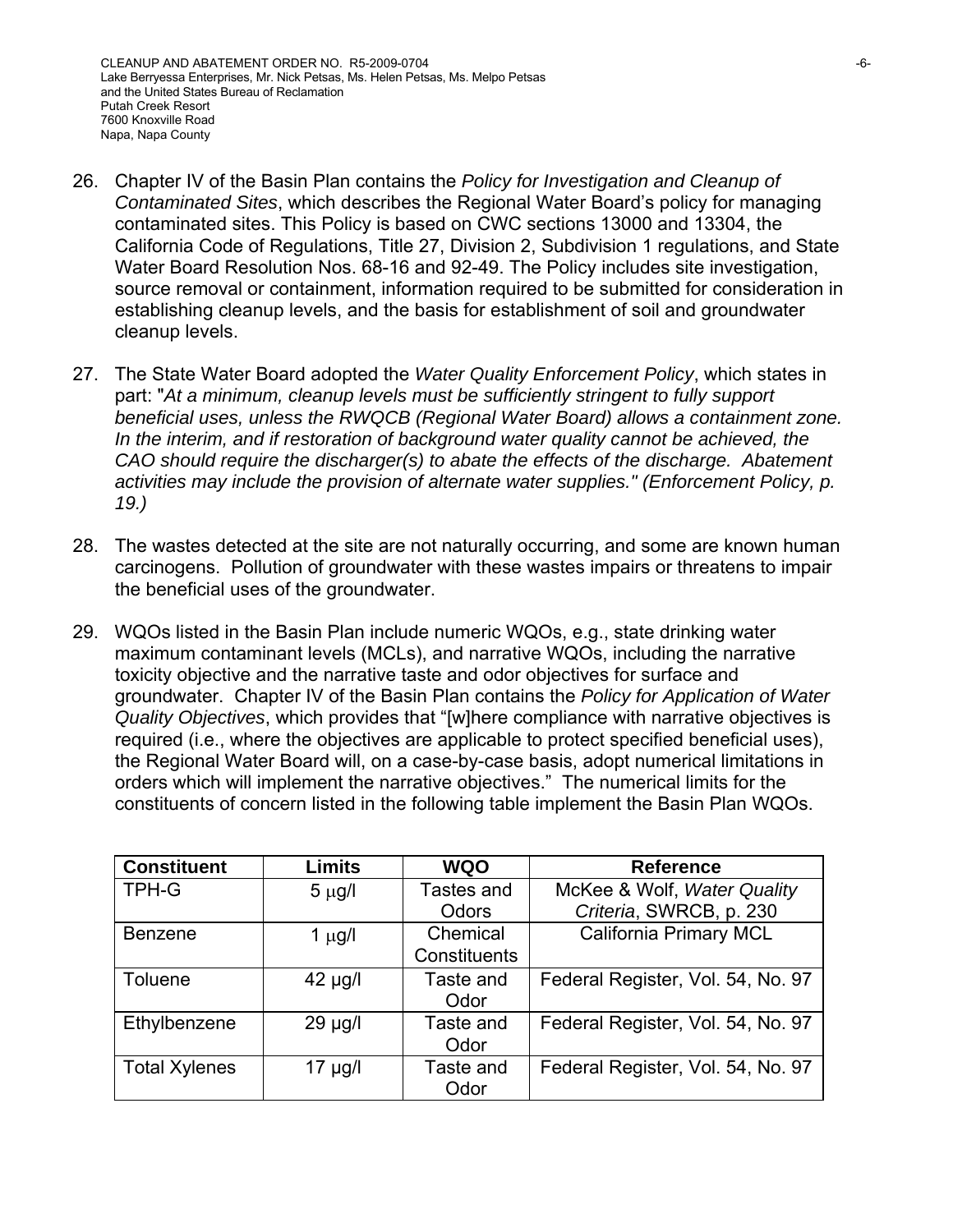| <b>Constituent</b> | <b>Limits</b>     | <b>WQO</b>         | <b>Reference</b>                                            |
|--------------------|-------------------|--------------------|-------------------------------------------------------------|
| <b>MTBE</b>        | $5 \mu g/l$       | Taste and<br>Odor  | Federal Register, Vol. 54, No. 97                           |
| <b>TBA</b>         | $12 \mu g/l$      | <b>Toxicity</b>    | <b>California Drinking Water Action</b><br>Level (DHS)      |
| <b>DIPE</b>        | $0.8 \mu g/l$     | Taste and<br>Odors | Amoore and Hautala, J. Applied<br>Tox., Vol. 3, No. 6, 1983 |
| $1,2-DCA$          | $0.4$ µg/l        | <b>Toxicity</b>    | California public health Goal<br>(OEHHA)                    |
| <b>ETBE</b>        | 13 $\mu$ g/L      | <b>Toxicity</b>    | Guidance Levels based on<br><b>MTBE MCL</b>                 |
| <b>TAME</b>        | $13 \text{ ug/L}$ | <b>Toxicity</b>    | Guidance level based on MTBE<br><b>MCL</b>                  |

WQO = Water Quality Objective TPH-G = total petroleum hydrocarbons as gasoline TPH-D = total petroleum hydrocarbons as Diesel MTBE = methyl tert butyl ether TBA = tertiary butyl alcohol DIPE = di isoproryl ether 1,2-DCA = 1,2-dichloroethane EDB = ethylene dibromide ETBE = ethyl tert butyl ether TAME = tert amyl methyl ether μg/L= micrograms per liter

30. The constituents listed in Finding No. 9, 10, 12 and 13 are "wastes" as defined in CWC section 13050(d). The groundwater exceeds the WQOs for the constituents listed in Finding No. 14. The exceedance of applicable WQOs in the Basin Plan constitutes pollution as defined in California Water Code Section 13050(l)(1).

### **DISCHARGERS LIABILITY**

- 31. As described in Findings 1 through 19, the Dischargers are subject to an order pursuant to CWC section 13304 because the Dischargers have caused or permitted waste to be discharged to waters of the state and has created, and continues to threaten to create, a condition of pollution or nuisance. The condition of pollution is a priority violation and issuance or adoption of a cleanup or abatement order pursuant to CWC section 13304 is appropriate and consistent with policies of the Regional Water Board.
- 32. This Order requires investigation and cleanup of the Site in compliance with the Water Code, the applicable Basin Plan, Resolution No. 92-49, and other applicable plans, policies, and regulations.
- 33. As described in Findings 1 through 19, the Dischargers are subject to an order pursuant to CWC section 13267 to submit technical reports because existing data and information about the Site indicate that waste has been discharged, is discharging, or is suspected of discharging, at the property, which is owned and/or operated by Lake Berryessa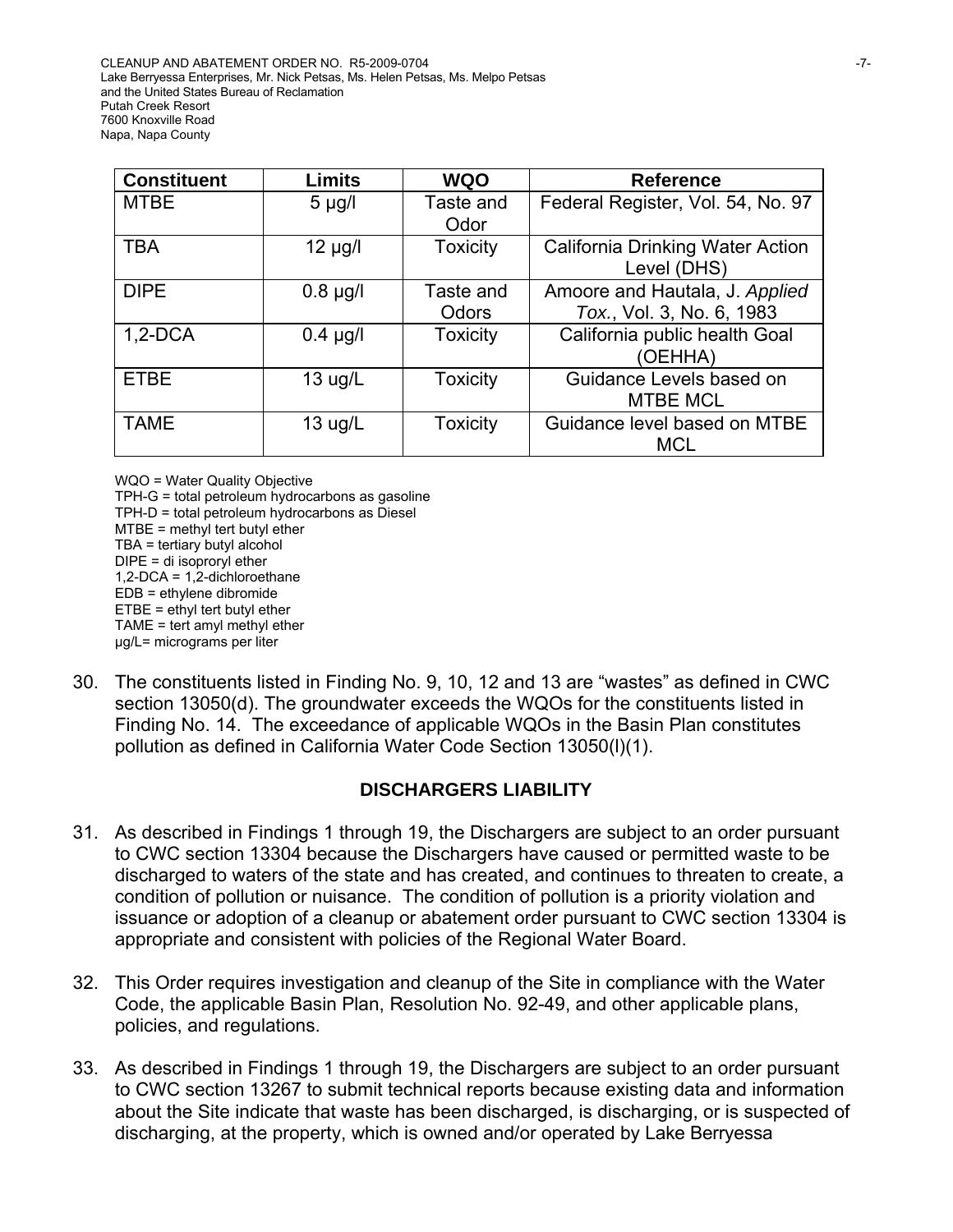Enterprises, Inc. II, Mr. Nick Petsas, and the United States Bureau of Reclamation, collectively the Dischargers named in this Order. The technical reports required by this Order are necessary to assure compliance with the portions of this Order adopted pursuant CWC section 13304, to adequately investigate and cleanup the Site to protect the beneficial uses of waters of the state, to protect against nuisance, and to protect human health and the environment.

- 34. If the Dischargers violate this Order, the Regional Water Board may impose administrative civil liability pursuant to CWC section 13350 or any other applicable statute, or may refer the matter to the Attorney General for judicial enforcement.
- 35. The issuance of this Order is an enforcement action taken by a regulatory agency and is exempt from the provisions of the California Environmental Quality Act (Public Resources Code, Section 21000, et seq.), pursuant to California Code of Regulations, Title 14, section 15321(a)(2). The implementation of this Order is also an action to assure the restoration of the environment and is exempt from the provisions of the California Environmental Quality Act (Public Resources Code, Section 21000, et seq.), in accordance with California Code of Regulations, Title 14, sections 15308 and 15330.
- 36. Any person affected by this action of the Regional Water Board may petition the State Board to review the action in accordance with CWC section 13320 and California Code of Regulations, Title 23, section 2050. The petition must be received by the State Board, Office of Chief Counsel, P. O. Box 100 Sacramento, 95812 within 30 days of the date of this order. Copies of the law and regulations applicable to filing petitions will be provided upon request.

### **REQUIRED ACTIONS**

**IT IS HEREBY ORDERED** that, pursuant to CWC sections 13000, 13267, and 13304, Lake Berryessa Enterprises, Inc. II, Mr. Nick Petsas, and the United States Bureau of Reclamation (Dischargers) shall:

- 1. Investigate the discharges of waste, clean up the waste, and abate the effects of the waste, forthwith, resulting from activities at Putah Creek Resort, 7600 Knoxville Road, Napa (Site), in conformance with State Water Board Resolution No. 92-49 *Policies and Procedures for Investigation and Cleanup and Abatement of Discharges Under Water Code Section 13304* and with the Regional Water Board's *Water Quality Control Plan for the Sacramento River and San Joaquin River Basins* (in particular the Policies and Plans listed within the Control Action Considerations portion of Chapter IV). "Forthwith" means as soon as is reasonably possible. Compliance with this requirement shall include, but not be limited to, completing the tasks listed below.
- 2. All work plans and reports shall follow the *Appendix A Reports, Tri-Regional Recommendations for Preliminary Investigation and Evaluation of Underground Storage Tank Sites* (Appendix A - Reports), which is attached and made a part of this Order.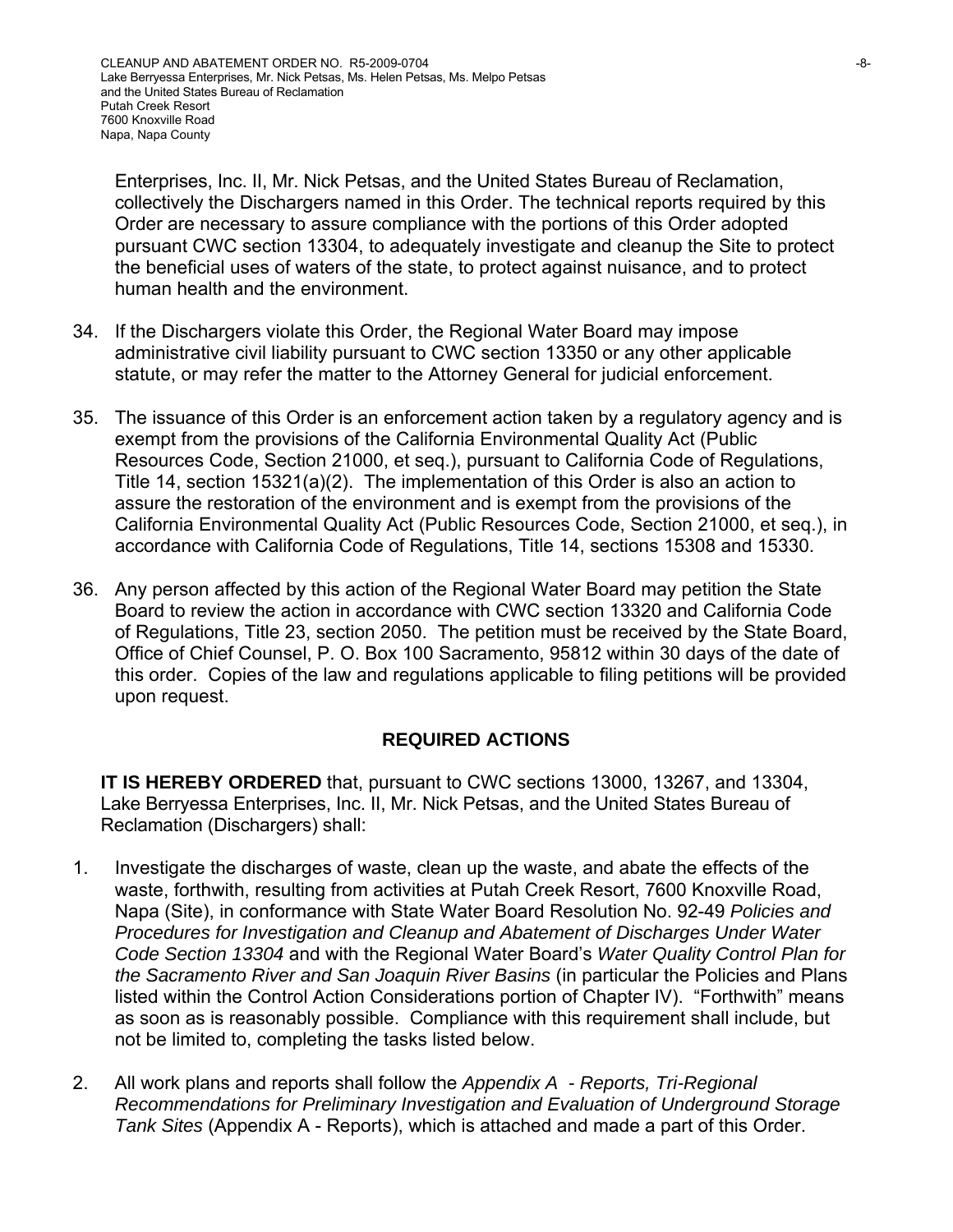#### **SITE HISTORY**

3. If the Dischargers do not agree with the site history as described in findings 1 through 19, and/or believe that other parties should be named to this order, then by **15 September 2009**, they are to submit a report to the best of the Discharger's abilities documenting the site's history since the tanks were installed, including a chronology of the site's ownership and operator history, any evidence detailing the time and origin of the release, and the fee title owner. Information in this report may be used to identify additional responsible parties who may be added to this or future orders.

### **SITE ASSESSMENT**

4. By **31 October 2009** submit a *Site Investigation Work Plan (Work Plan)* to collect a sufficient number of soil, soil vapor, and/or groundwater samples to determine the lateral and vertical extent of waste constituents, to complete site characterization, and to collect sufficient data to complete a Feasibility Study Report for selection of a remedial technology capable of completing cleanup at the site. Within **30 days** of staff concurrence with the *Work Plan*, but no later than **31 December 2009** implement the Work Plan in accordance with the approved time schedule, which shall become part of this Order.

# **FEASIBILITY STUDY**

5. Upon defining the extent of wastes, but no later than **15 March 2010**, submit a combined *Site Conceptual Model and Feasibility Study Report (FS Report)*, which includes all information on the nature and extent of the release to provide a basis for future decisions regarding subsequent cleanup and abatement actions, that provides a summary of remedial alternatives evaluated to address applicable cleanup levels for the soil and groundwater, and that proposes a preferred remedial approach to achieve site cleanup. The FS Report shall evaluate at least two remedial technologies that have a substantial likelihood to achieve cleanup of all impacted soils and groundwater. The remedial technologies must be evaluated with respect to their ability to be implemented, cost, anticipated operational duration, and effectiveness. The FS Report shall include a detailed cost to closure analysis for the selected remedial technologies, and shall include the rationale for selecting the preferred remedial technology. The Dischargers shall attempt to clean up each constituent to background concentrations, or to the lowest level that is technically and economically achievable and which complies with all applicable WQOs of the Basin Plan within a reasonable timeframe.

### **REMEDIATION**

6. Within **30** days of Regional Water Board staff concurrence with the proposed remedial action described in the FS Report, but no later than **15 June 2010**, submit a *Final Remediation Plan (FRP)*. The FRP must include a detailed description of the remedial actions to address cleanup of the entire groundwater plume and impacted soils. The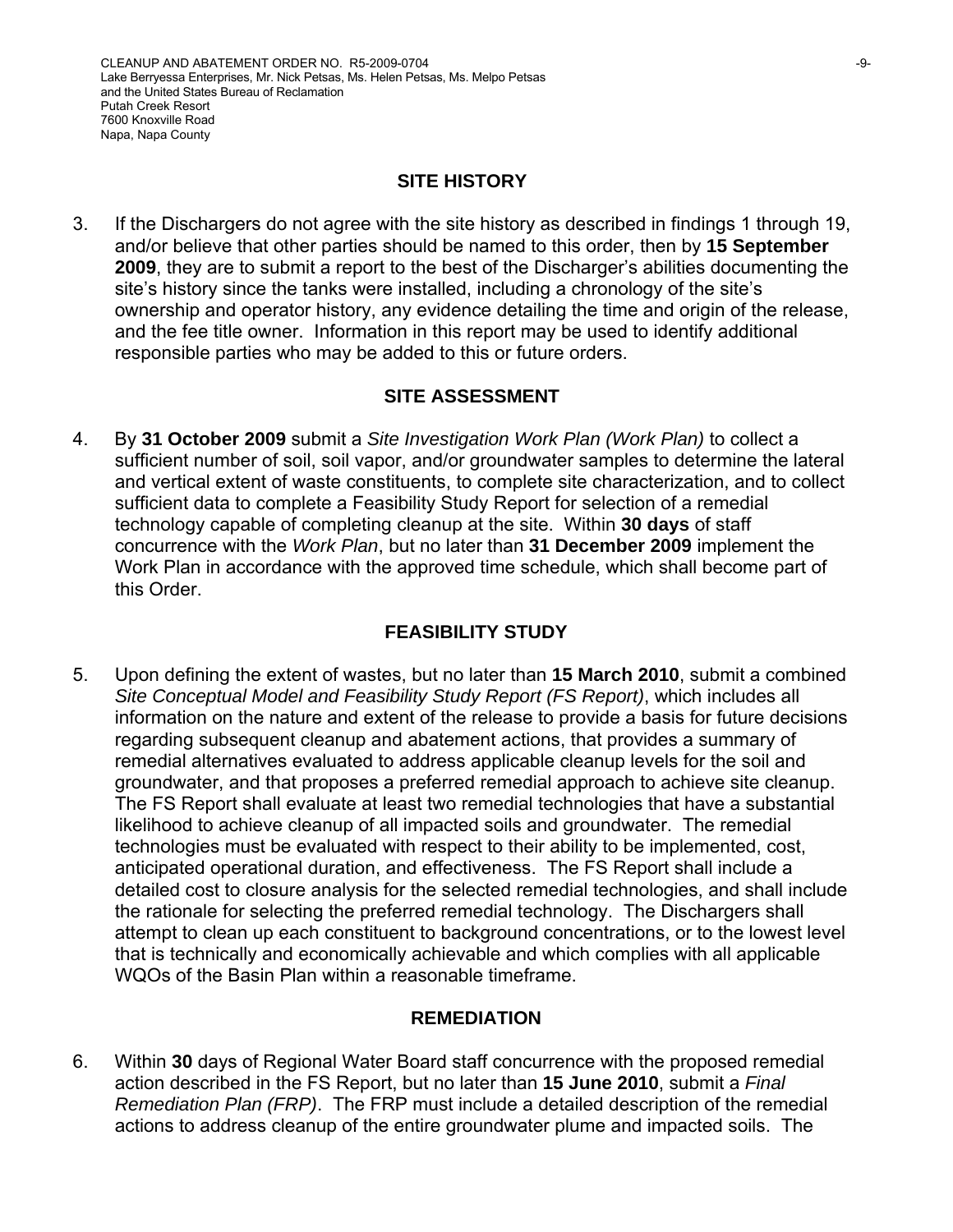FRP shall also include a schedule to implement all remedial actions. A 30-day public comment period will commence starting the day the FRP is submitted. Within **30** days of Regional Water Board staff's approval of the FRP, but no later than **15 August 2010**, begin implementation of the approved final remedial actions.

- 7. The time schedule included in the FRP will become a part of this Order. In addition, the FRP must include a proposed remedial monitoring and reporting schedule. At a minimum, remediation monitoring reports shall include the following:
	- a. Site maps indicating the capture zone and lateral and vertical extent of waste plumes.
	- b. Average extraction rates of all treatment systems.
	- c. Influent and effluent concentrations of TPH-G, benzene, toluene, ethylbenzene, total xylenes, MTBE, DIPE, ETBE, TAME, and TBA, and disposal location.
	- d. Mass of hydrocarbons treated during the reporting period and cumulative to date.
	- e. Estimated mass of wastes remaining and predicted time frame for meeting cleanup objectives.
	- f. Running and down time for the remediation system(s).
	- g. Summary of consultant visits to the site, for performance of system operation and maintenance.
	- h. Evaluation of the overall remediation program and recommendations to correct deficiencies or increase efficiency.
- 8. The Dischargers shall insure that any soil vapor or groundwater extraction system(s) "zone of capture" completely contains and controls the contaminant plume(s) (lines of zero pollution in all targeted zones). If sampling results in any two consecutive months (or quarters) demonstrate that any part of the pollution plume(s) is not within the "zone of capture", the Dischargers shall include with the second status report a proposal to mitigate the condition. The proposed actions shall be completed within 60 days of staff approval of the proposal.

# **GROUNDWATER MONITORING**

9. Conduct monitoring of the existing wells and any additional wells in accordance with MRP No. R5-2009-0819 or any revised MRP issued by the Executive Officer.

# **RISK ASSESSMENT**

10. By **31 December 2011,** submit a Work Plan for preparing a Human Health Risk Assessment (HHRA). Within **90** days of Regional Water Board staff's concurrence of the HHRA Work Plan, but no later than **31 March 2012**, submit the HHRA Report. The Human Health Risk Assessment must include evaluation of all exposure pathways including evaluation of potential indoor air impacts to commercial and residential occupants overlying identified soil and groundwater pollution. The Work Plan must include an implementation schedule and detailed description of the proposed selected site data for comparison to the *Use of California Human Health Screening Levels in*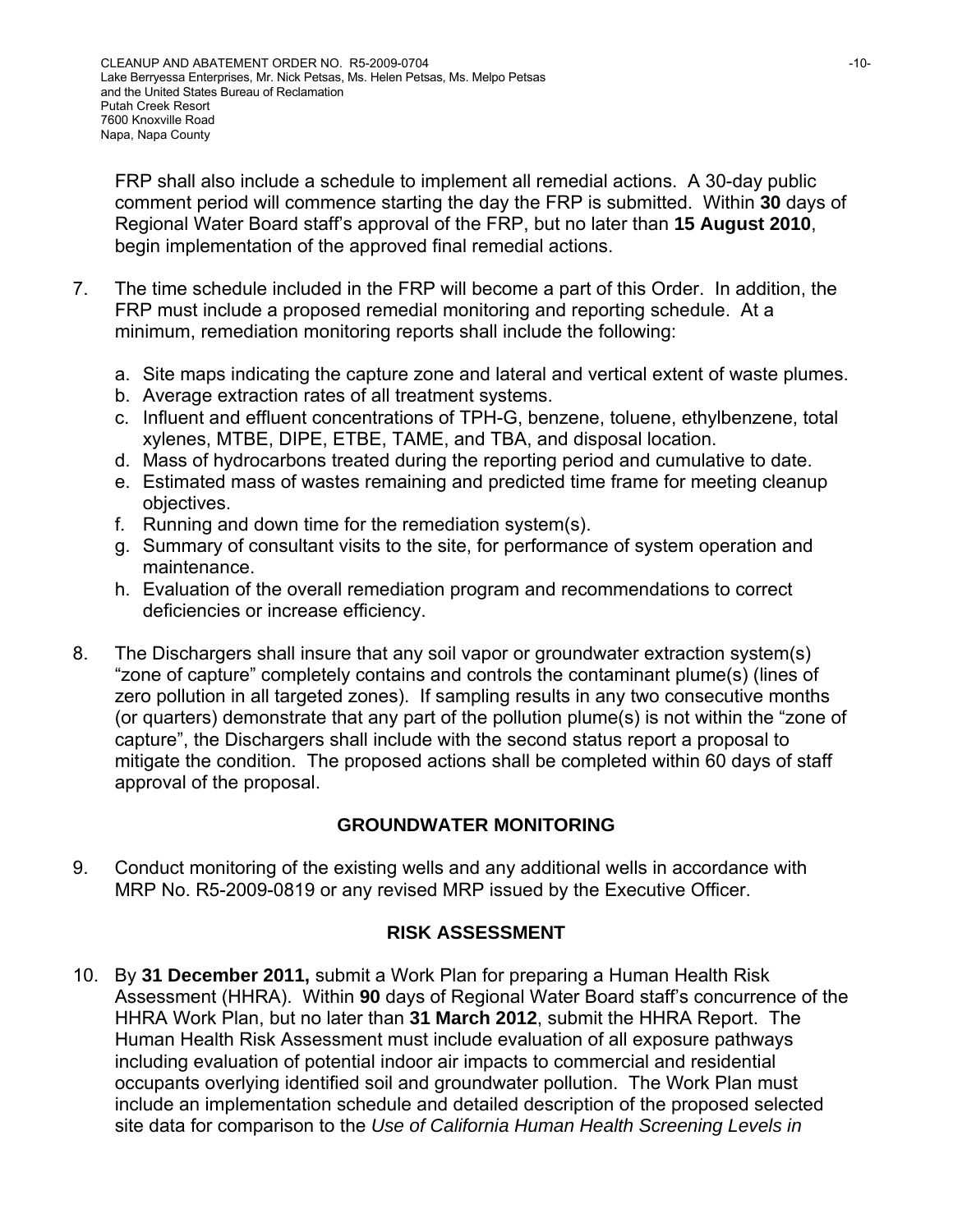*Evaluation of Contaminated Properties* prepared by the California Environmental Protection Agency (Cal/EPA). The site-specific risk assessment must use the Office of Environmental Health Hazard Assessment (OEHHA) toxicity data (California cancer slopes). If the risk assessment suggests that the pollution poses a threat to human health, the report shall include a work plan to abate the risk or exposure. The proposed abatement work, if required, shall begin within **90 days** of approval by Regional Water Board staff, or by **31 July 2012**, whichever is sooner. The approved time schedule in the Work Plan shall become part of the Order.

# **PUBLIC PARTICIPATION**

11. By **30 September 2009,** submit a *Public Participation Plan*. The *Public Participation Plan* shall propose methods to solicit the public's concerns and disseminate information to the public regarding the investigation and proposed cleanup activities at the Site. The *Public Participation Plan* shall be updated as necessary to reflect any significant changes in the degree of public interest as the Site investigation and cleanup process moves toward completion.

# **GENERAL REQUIREMENTS**

- 12. As required by the California Business and Professions Code sections 6735, 7835, and 7835.1, all reports shall be prepared by, or under the supervision of, a registered professional engineer or geologist, and signed and stamped by the registered professional. All technical reports submitted by the Dischargers shall include a cover letter signed by the Dischargers or an authorized representative, certifying under penalty of law that the signer has examined and is familiar with the report and that to their knowledge, the report is true, complete, and accurate. The Dischargers shall also state if they agree with any recommendations/proposals and whether they approved implementation of said proposals.
- 13. Upon startup of any remediation system(s), operate the remediation system(s) continuously, except for periodic and required scheduled maintenance or unpreventable equipment failure. The Dischargers shall notify the Regional Water Board within 24 hours of any unscheduled shutdown of the remediation system(s) that lasts longer than 48 hours. This notification shall include the cause of the shutdown and the corrective action taken (or proposed to be taken) to restart the system. Any interruptions in the operation of the remediation system(s), other than for maintenance, emergencies, or equipment failure, without prior approval from Regional Water Board staff or without notifying the Regional Water Board within the specified time is a violation of this Order. Within 7 working days of a shutdown, the Dischargers shall submit a Technical Report containing at a minimum, but not limited to the following information:
	- a. Times and dates equipment were not working.
	- b. Cause of shutdown.
	- c. If not already restarted, a time schedule for restarting the equipment.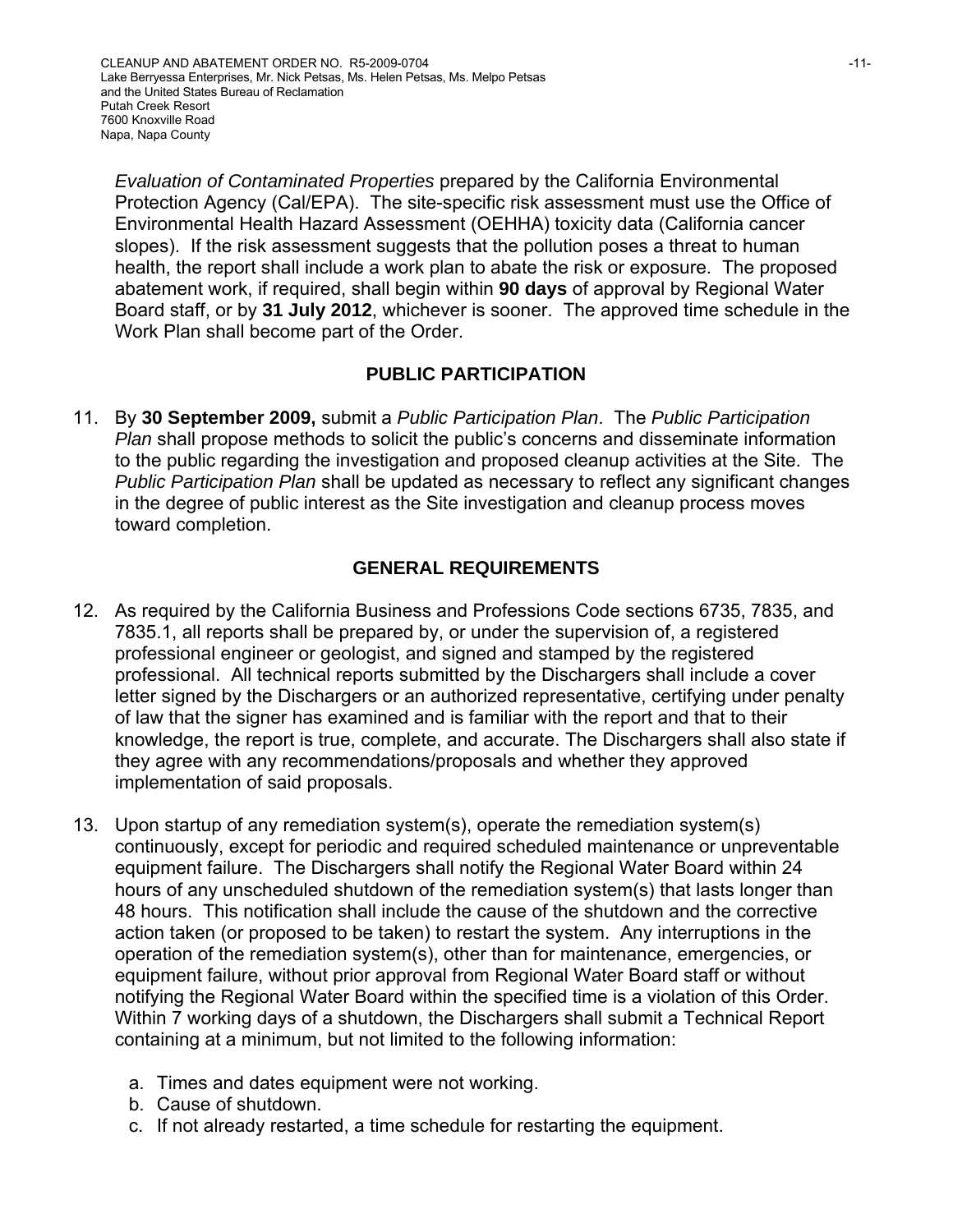- d. A Cleanup Assurance Plan to ensure that similar shutdowns do not reoccur. Proposed Cleanup Assurance Plans are to be completed within 30 days of the system shutdown.
- 14. Notify Regional Water Board staff at least three working days prior to any onsite work, testing, or sampling that pertains to environmental remediation and investigation and is not routine monitoring, maintenance, or inspection.
- 15. Obtain all local and state permits and access agreements necessary to fulfill the requirements of this Order prior to beginning the work.
- 16. Optimize remedial systems as needed to improve system efficiency, operating time, and/or waste removal rates, and report on the effectiveness of the optimization in the monitoring reports.
- 17. Maintain a sufficient number of monitoring wells to completely define and encompass the waste plume(s). If groundwater monitoring indicates the waste in groundwater has migrated beyond laterally or vertically defined limits during monitoring period, then the monitoring reports must include recommendations and a proposed work plan and schedule, with work to begin within thirty days of Regional Water Board staff approval, to define the extent of the plume limits.
- 18. The Dischargers shall submit a paper copy of all reports and work plans to this Regional Water Board office and submit electronic copies of all reports and work plans, which conform to the requirements of the California Code of Regulations, Title 23, Division 3, Chapter 30, electronically over the internet to the State Water Board's GeoTracker database system. The electronic copy and all associated electronic files are due to the GeoTracker database the same day the paper copy is due to this office. Reports and work plans are not considered submitted to the regulatory agency until all required files have been uploaded to the State Water Board's GeoTracker database. Electronic submittals shall comply with GeoTracker standards and procedures as specified on the State Water Board's web site, at http://www.waterboards.ca.gov/.
- 19. If the Dischargers are unable to perform any activity or submit any document in compliance with the schedule set forth herein, or in compliance with any work schedule submitted pursuant to this Order and approved by the Executive Officer, the Dischargers may request, in writing, an extension of the time specified. The extension request shall include justification for the delay. Any extension request shall be submitted as soon as the situation is recognized and no later than the compliance date. An extension may be granted by revision of this Order or by a letter from the Executive Officer. Extension requests not approved in writing by the Executive Officer with reference to this order are denied.
- 20. All work and directives referenced in this Order are required regardless of whether or not the UST Cleanup Fund approves the work for reimbursement.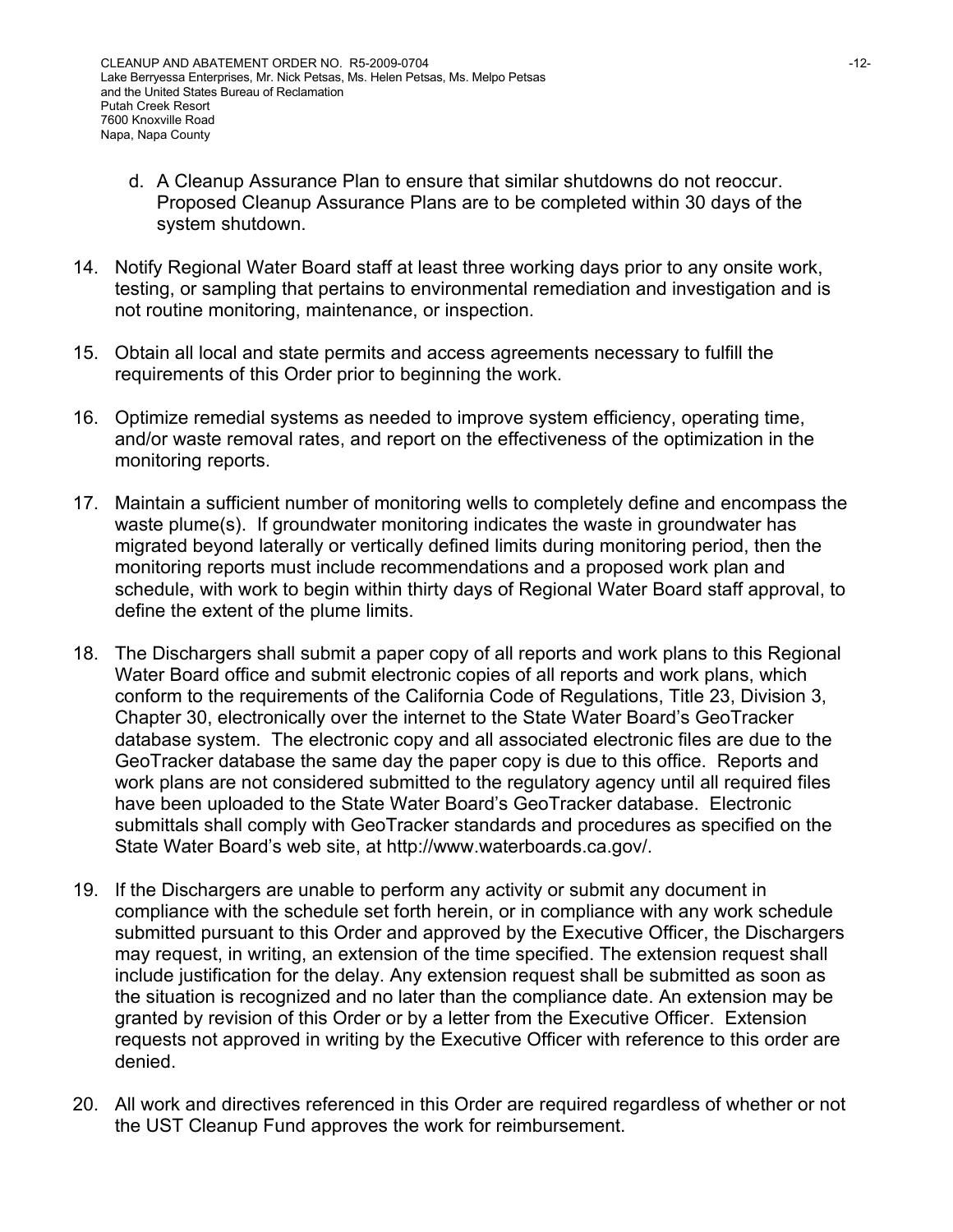- 21. If additional time is needed due to financial hardship, you must submit the following information to Regional Water Board staff to support your claim:
	- a. Audited Federal tax returns for the last two years;
	- b. Audited balance sheets, and profit and loss statements for the two most recent years of operation for your business or corporation;
	- c. A schedule detailing all real property interests and liabilities associated with those interests;
	- d. Information regarding all other business interests;
	- e. Information regarding all other assets and/or sources of income; and
	- f. A detailed estimate of the costs to prepare and implement the requested work.

While additional time could be granted, the investigation work will still be required. Be aware that information provided to Regional Water Board staff is available to the public, and cannot be held confidentially by the Regional Water Board.

22. If, in the opinion of the Executive Officer, the Dischargers fail to comply with the provisions of this Order, the Executive Officer may refer this matter to the Attorney General for judicial enforcement or may issue a complaint for administrative civil liability.

This Order is effective upon the date of signature.

\_\_\_\_\_\_\_\_\_\_\_\_\_\_\_\_*original signed by*\_\_\_\_\_\_\_\_\_\_\_\_\_\_ PAMELA C. CREEDON Executive Officer

\_\_\_\_\_\_\_\_\_\_\_\_\_\_\_\_\_*6 July 2009*\_\_\_\_\_\_\_\_\_\_\_\_\_\_\_\_\_\_

(Date)